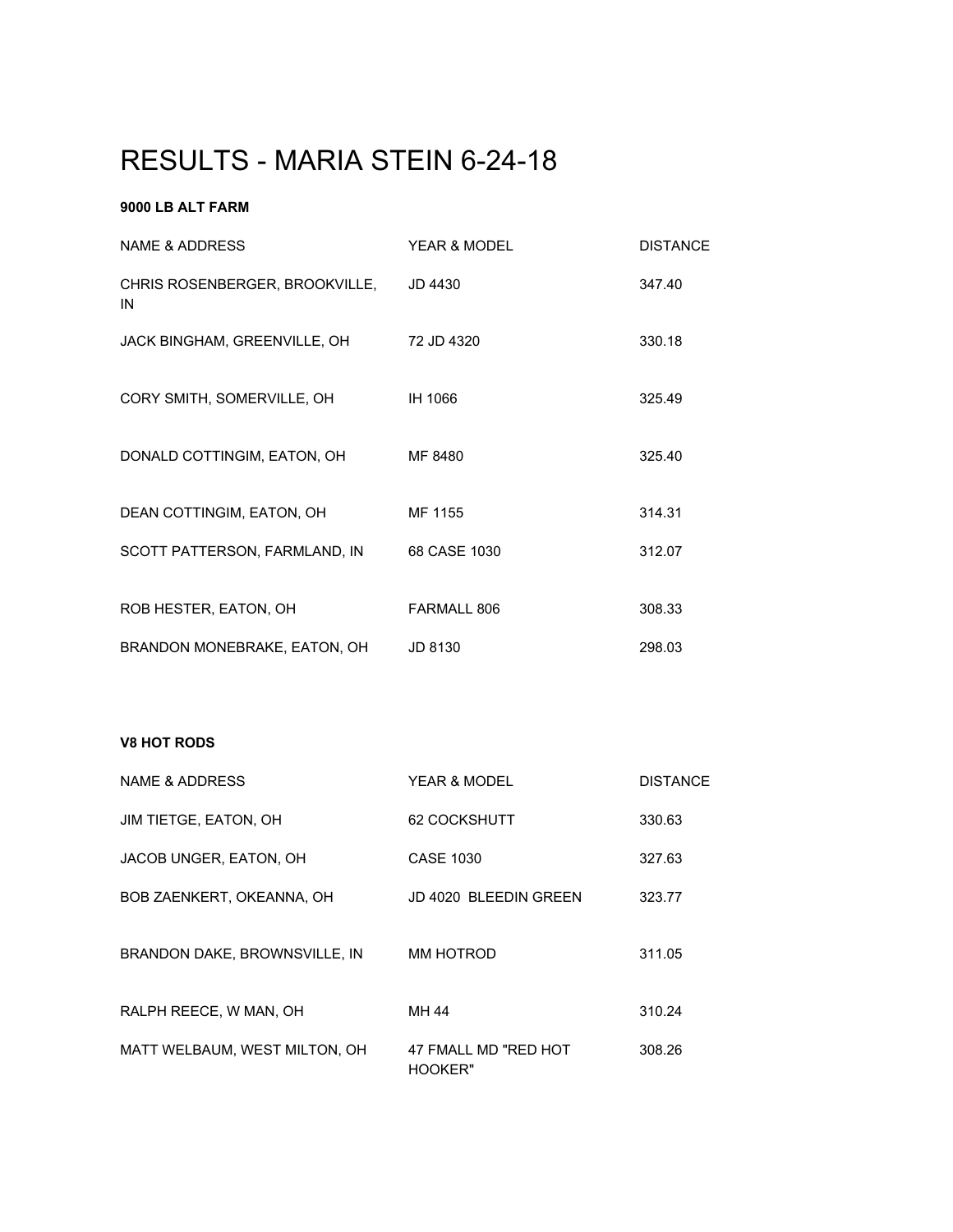| KEVIN KIMBALL, ARCANMUN, OH  | <b>SM</b>   | 300.71 |
|------------------------------|-------------|--------|
| MORRIS HOLSCHER, MINSTER, OH | 65 AC 190   | 299.67 |
| KIRT DREW, NEW MADISON, OH   | 756 FARMALL | 291.02 |

**6200 GAS ALT TRUCKS**

| NAME & ADDRESS                                    | YEAR & MODEL                                   | <b>DISTANCE</b> |
|---------------------------------------------------|------------------------------------------------|-----------------|
| BUCK KISNER, COVINGTON, OH                        | 66 ?                                           | 288.54          |
| TAYLOR MCCREERY, MUNCIE, IN                       | <b>FORD</b>                                    | 284.33          |
| MILES ROSENBERGER, BROOKVILLE, 85 CHEVY K20<br>IN |                                                | 281.02          |
| RUSS WERNER, CENTERVILLE, IN 87 CHEVY "ALL IN"    |                                                | 274.24          |
| RANDY ANDREWS, DECATUR, IN                        | 78 CHEVY                                       | 266.99          |
| JOHN GILBERT, DECATUR, IN                         | 95 FORD                                        | 260.19          |
| DAN SAUER, MONROE, IN                             | 65 CHEVY                                       | 258.98          |
| CRAIG IMEL, PORTLAND, IN                          | 86 CHEVY                                       | 240.05          |
| TYLER LOSHE, DECATUR, IN                          | 77 FORD F350                                   | 237.63          |
| KURTIS WHITESEL, UNION CITY, IN                   | <b>76 CHEVY CORNSTALK</b><br><b>EXPRESS II</b> | 19              |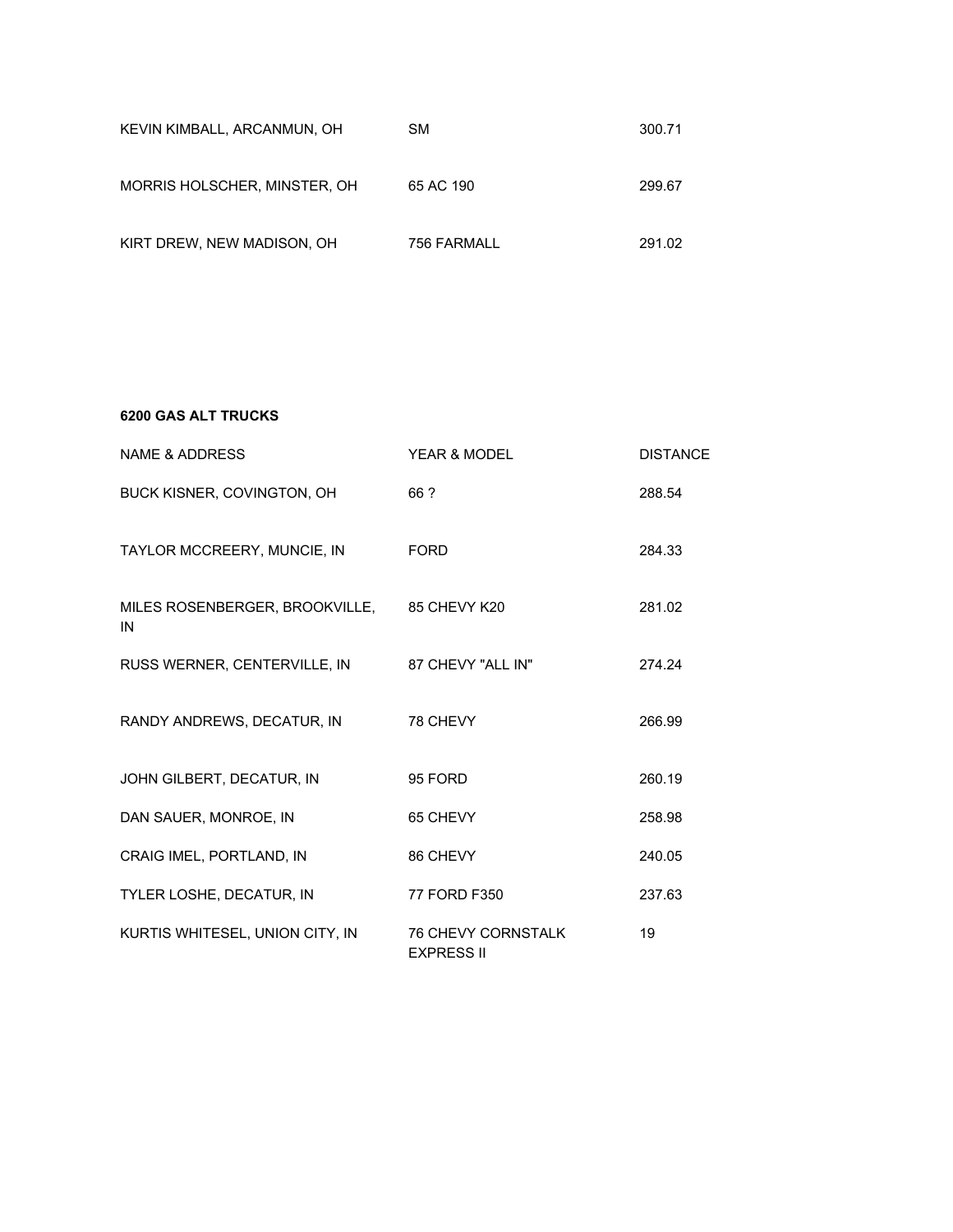### **2.5 DIESEL TRUCKS**

| <b>NAME &amp; ADDRESS</b>                               | YEAR & MODEL            | <b>DISTANCE</b> |
|---------------------------------------------------------|-------------------------|-----------------|
| CHRIS MANN, JACKSON CTR, OH                             | 95 DODGE                | 325.69          |
| MITCHELL WESLER, NEW PARIS OH 99 DODGE RAM 2500         |                         | 325.05          |
| DREW KROGMAN, CELINA, OH                                | 03 DODGE "BIG BLUE"     | 310.50          |
| DEREK BAILEY, ANNA, OH                                  | 03 DODGE 2500           | 304.41          |
| 9500 ALT FARM                                           |                         |                 |
| <b>NAME &amp; ADDRESS</b>                               | YEAR & MODEL            | <b>DISTANCE</b> |
| SCOT MILLER, SPENCERVILLE, OH DRAGLINE XPRESS           |                         | 338.82          |
| MARK FLECK, CELINA, OH                                  | IH 1066 MORE BEEF       | 333.06          |
| JUSTIN FLECK, CELINA, OH                                | IH 1066                 | 329.45          |
| SCOTT HUELSMAN, CHICKASAW, OH 75 1066 "RUMOR HAS IT"    |                         | 326.69          |
| RUSS CLARK, COVINGTON, OH                               | JD 4250 "CRUIZIN DEERE" | 319.04          |
| COLE WILDERMUTH, LEWISTOWN, OH JD 7920 "THE REPLACEMENT | DEERE II"               | 318.2           |
| BRIAN CARRINGTON, GEORGETOWN, 73 1066<br>OH             |                         | 316.72          |
| TYLAN REYNOLDS, NEW PARIS, OH                           | AC D <sub>21</sub>      | 313.04          |
| CHRIS ROGEDANZ, CELINA, OH                              | ?                       | 301.28          |
| JASON WEIHRANCH, ADA, OH                                | IH 1466                 | 289.48          |
| MARK GETTINGER,                                         | ?                       | 206.53          |